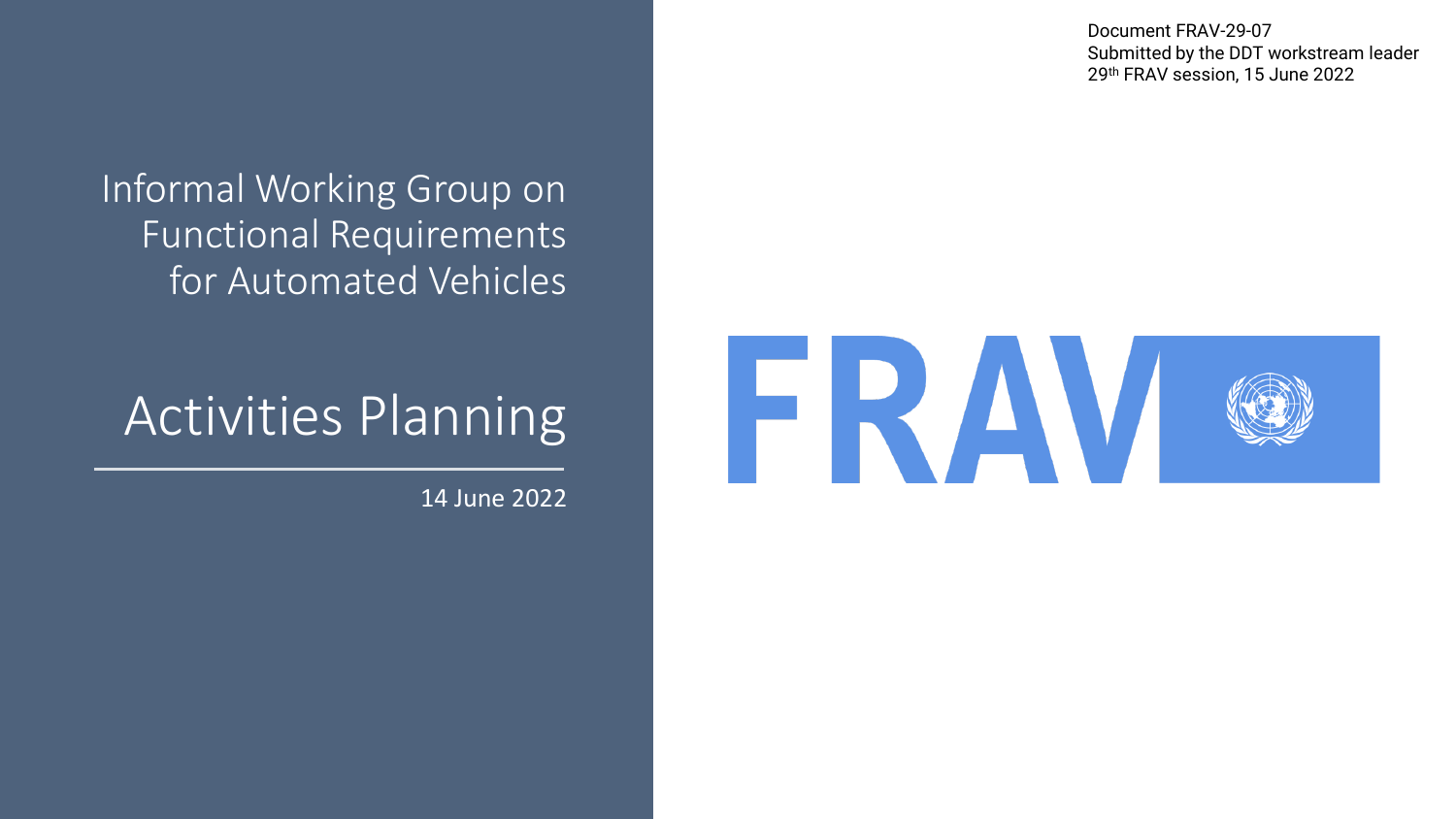## FRAV current status





#### Status-quo

- GRVA accepted a 2 year extension of FRAV mandate (June 2024)
	- First step to consolidate FRAV deliverables by June 2023
	- Second Step to integrate FRAV/VMAD work into a unicum
	- OICA/CLEPA proposed roadmap to drive AC.2 decision in June ([GRVA-13-18\)](https://nam11.safelinks.protection.outlook.com/?url=https%3A%2F%2Funece.org%2Fsites%2Fdefault%2Ffiles%2F2022-05%2FGRVA-13-18e.pdf&data=05%7C01%7Cmoldoni%40nvidia.com%7Ca182322803624326665208da488fc863%7C43083d15727340c1b7db39efd9ccc17a%7C0%7C0%7C637902079820181853%7CUnknown%7CTWFpbGZsb3d8eyJWIjoiMC4wLjAwMDAiLCJQIjoiV2luMzIiLCJBTiI6Ik1haWwiLCJXVCI6Mn0%3D%7C3000%7C%7C%7C&sdata=PQIXHeE78N61bqsmdENE47LuDov4W%2Fg9OtZ2xUY8a1w%3D&reserved=0)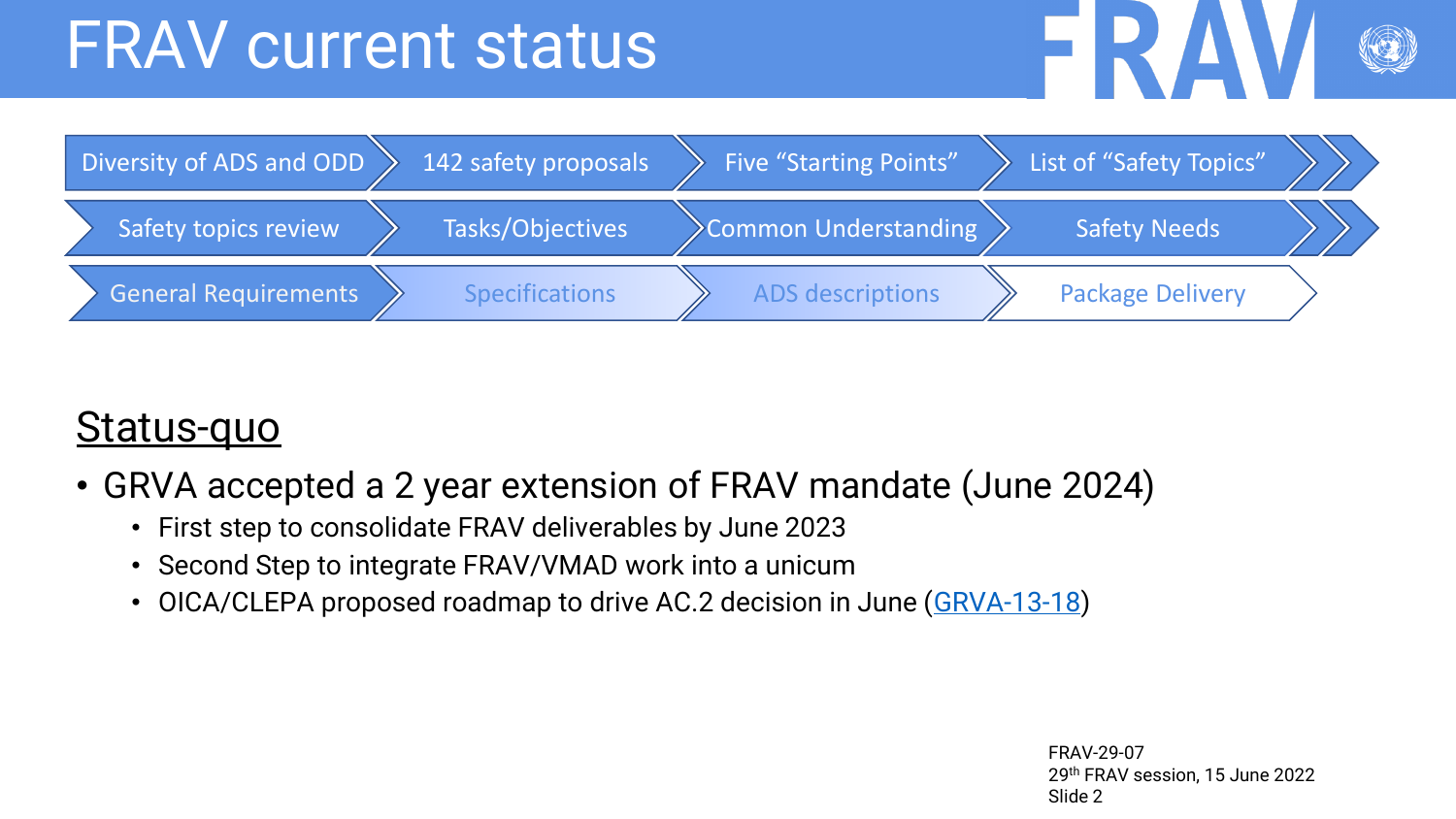## General overview of activities



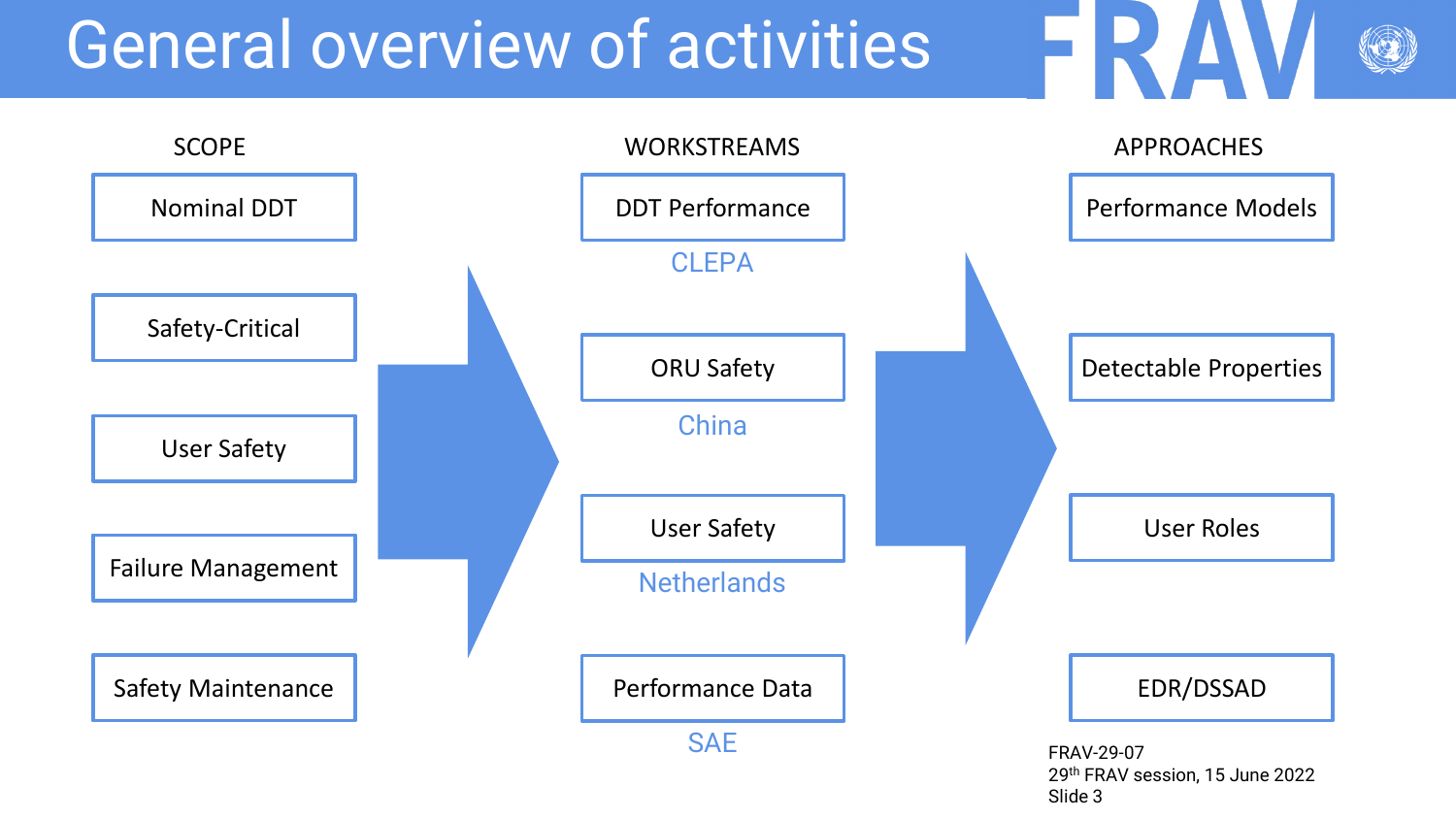

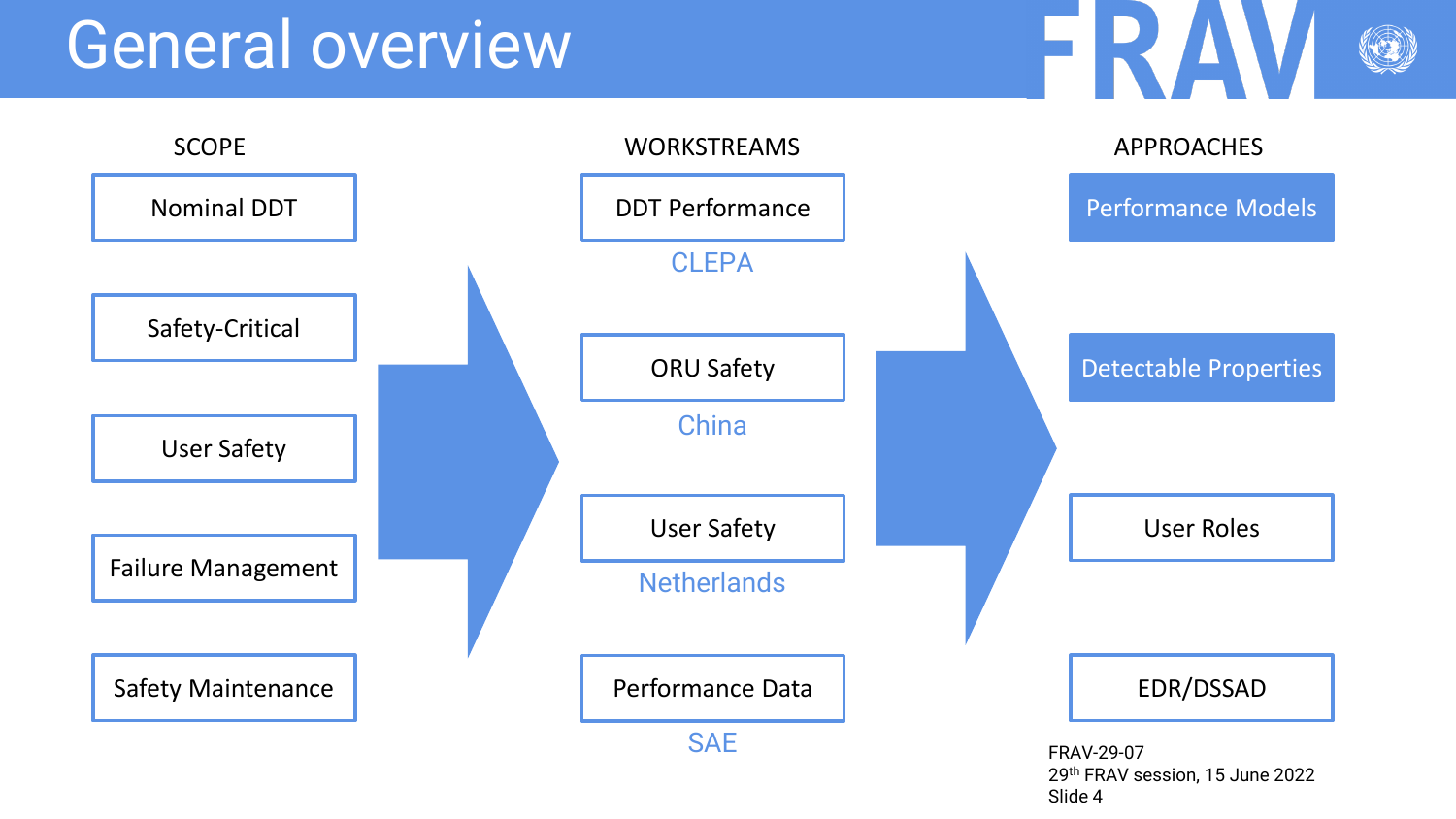

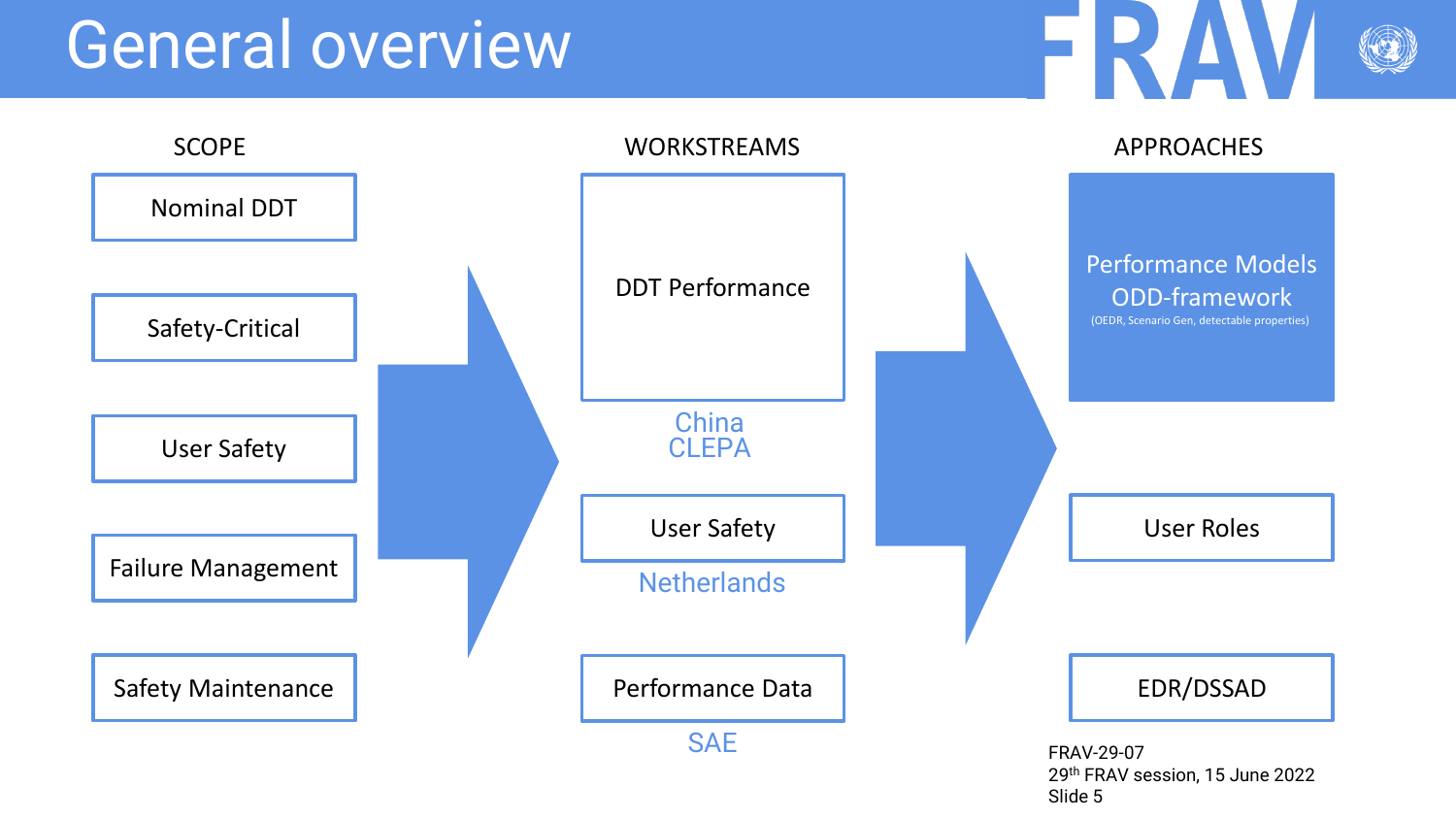

FRAV-29-07 29th FRAV session, 15 June 2022 Slide 6

FRA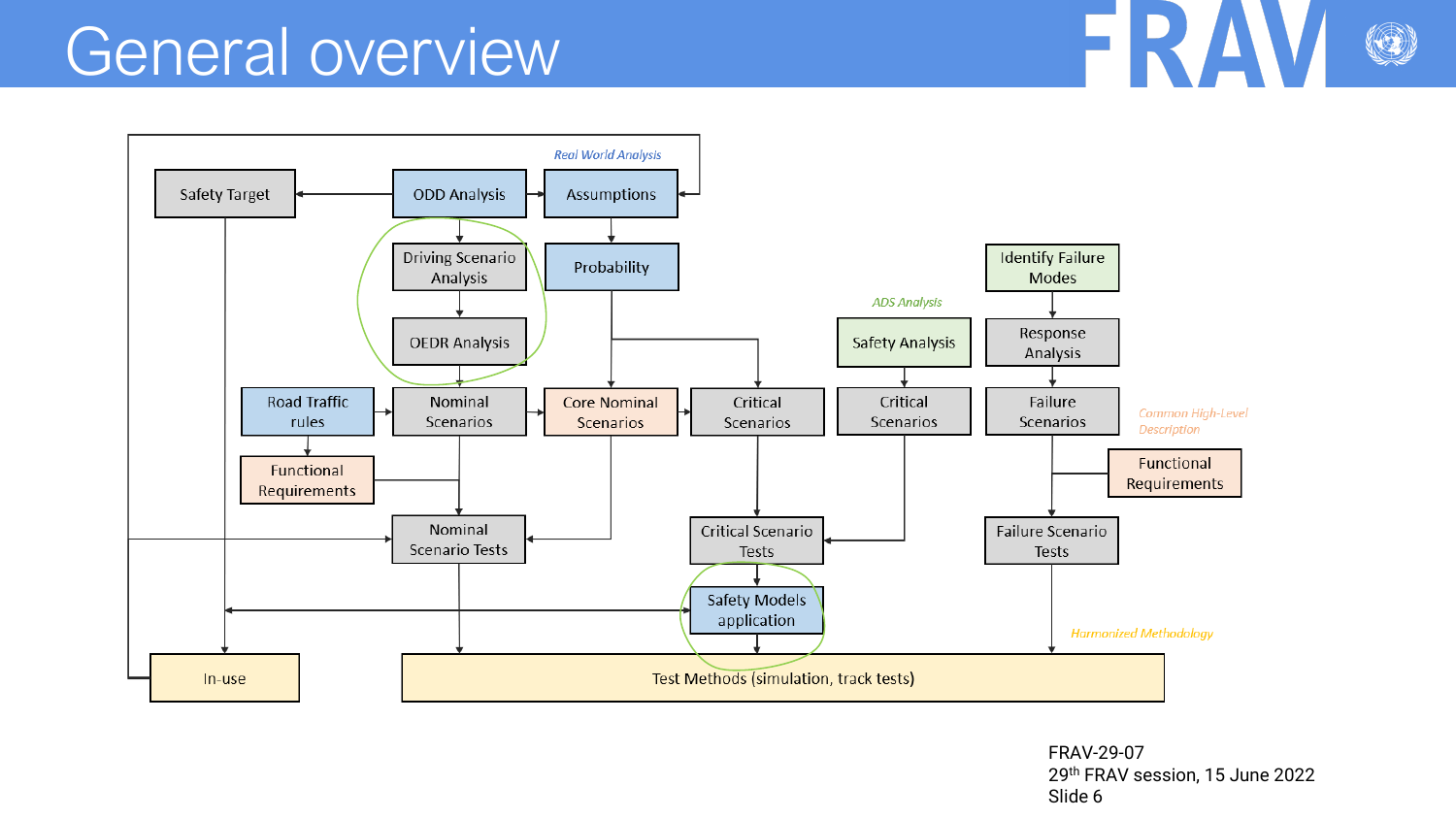#### Driving Analysis

- It aims to address ORU/Objects safety by ensuring that ADS will respond appropriately to roadway objects
- Detectable properties to differentiate and classify ORU and relevant objects
- OEDR-based detection, recognition, and classification

| <b>Objects</b>                                                           | <b>Events/Interactions</b>                                                                                                                                                                                                                                                                                                                            |
|--------------------------------------------------------------------------|-------------------------------------------------------------------------------------------------------------------------------------------------------------------------------------------------------------------------------------------------------------------------------------------------------------------------------------------------------|
| Vehicles (e.g., cars, light trucks, heavy trucks,<br>buses, motorcycles) | Lead vehicle decelerating (frontal), lead vehicle<br>stopped (frontal), lead vehicle accelerating<br>(frontal), changing lanes (frontal/side), cutting in<br>(adjacent), turning (frontal), encroaching<br>opposing vehicle (frontal/side), encroaching<br>adjacent vehicle (frontal/side), entering roadway<br>(frontal/side), cutting out (frontal) |
| Pedestrians                                                              | Crossing road - inside crosswalk (frontal),<br>crossing road - outside crosswalk (frontal),<br>walking on sidewalk/shoulder                                                                                                                                                                                                                           |
| Pedalcyclists                                                            | Riding in lane (frontal), riding in adjacent lane<br>(frontal/side), riding in dedicated lane<br>(frontal/side), riding on sidewalk/shoulder,<br>crossing road - inside crosswalk (frontal/side),<br>crossing road - outside crosswalk (frontal/side)                                                                                                 |

| <b>Objects</b>                               | <b>Events/Interactions</b>                                                                                                                  |
|----------------------------------------------|---------------------------------------------------------------------------------------------------------------------------------------------|
| Animals <sup>5</sup>                         | Static in lane (frontal), moving into/out of lane<br>(frontal/side), static/moving in adjacent lane<br>(frontal), static/moving on shoulder |
| Debris <sup>6</sup>                          | Static in lane (frontal)                                                                                                                    |
| Other dynamic objects (e.g., shopping carts) | Static in lane (frontal/side), moving into/out of<br>lane (frontal/side)                                                                    |

| <b>Objects</b>               | Events/Interactions                                                    |
|------------------------------|------------------------------------------------------------------------|
| Traffic signs <sup>7</sup>   | Stop, yield, speed limit, crosswalk, railroad<br>crossing, school zone |
| Traffic signals <sup>7</sup> | Intersection, railroad crossing, school zone                           |
| Vehicle signals              | Turn signals                                                           |

Table 1 - Dynamic elements and their properties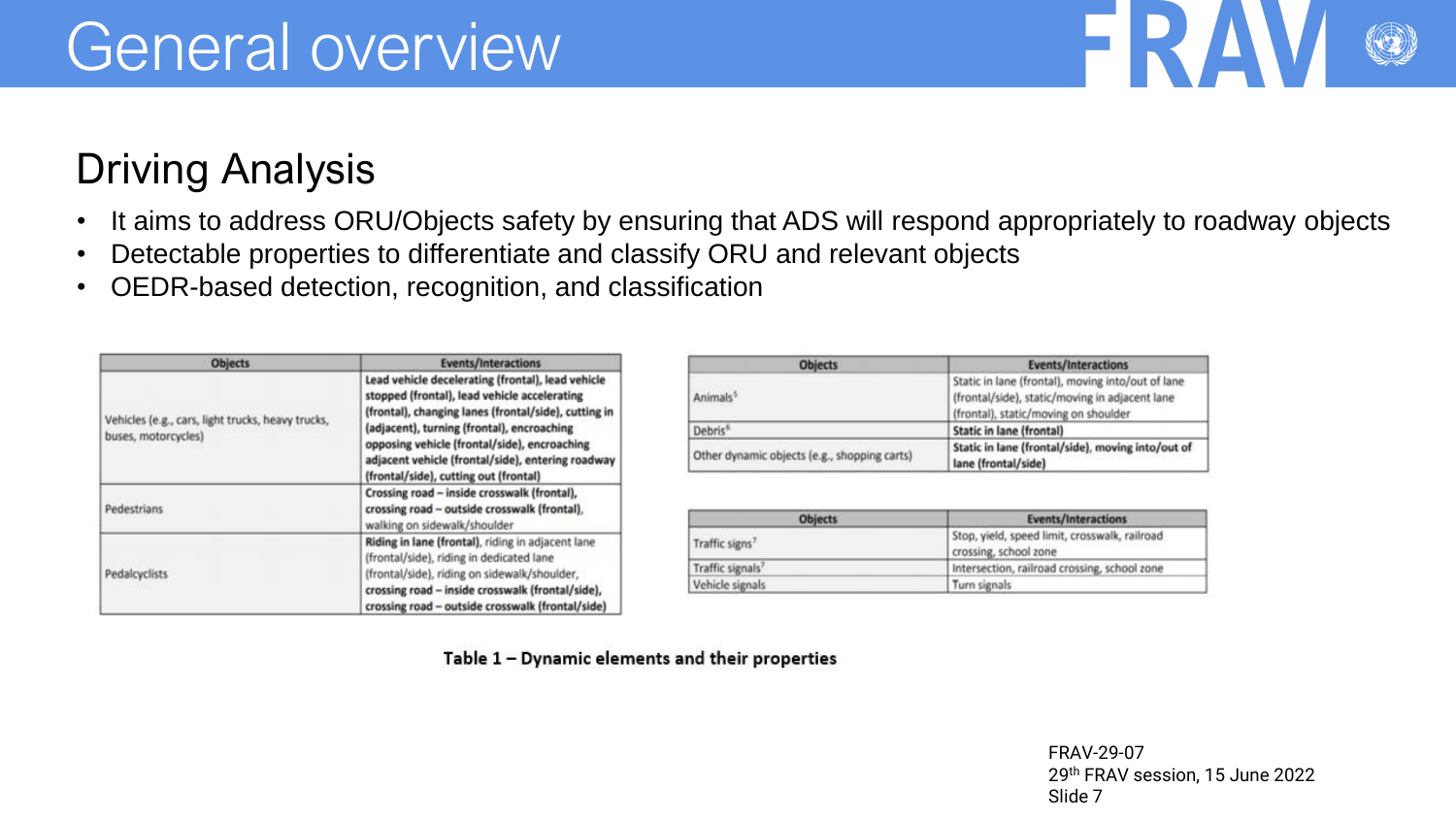

#### OEDR Analysis : Behaviour Competency Identification

- ADS safety recommendations for interactions with subsets of ORU
- Behaviour competences that can be applied to the events characterizing the ODD to ensure compliance with the applicable regulatory and legal requirements

| <b>Event</b>                                    | <b>Response</b>                                       |
|-------------------------------------------------|-------------------------------------------------------|
| Lead vehicle decelerating                       | Follow vehicle, decelerate, stop                      |
| Lead vehicle stopped                            | Decelerate, stop                                      |
| Lead vehicle accelerating                       | Accelerate, follow vehicle                            |
| Lead vehicle turning                            | Decelerate, stop                                      |
| Vehicle changing lanes                          | Yield, decelerate, follow vehicle                     |
| Vehicle cutting in                              | Yield, decelerate, stop, follow vehicle               |
| Vehicle entering roadway                        | Follow vehicle, decelerate, stop                      |
|                                                 | Decelerate, stop, shift within lane, shift outside of |
| Opposing vehicle encroaching                    | lane                                                  |
| Adjacent vehicle encroaching                    | Yield, decelerate, stop                               |
| Lead vehicle cutting out                        | Accelerate, decelerate, stop                          |
| Pedestrian crossing road - inside crosswalk     | Yield, decelerate, stop                               |
| Pedestrian crossing road - outside of crosswalk | Yield, decelerate, stop                               |
| Pedalcyclist riding in lane                     | Yield, follow                                         |
| Pedalcyclist riding in dedicated lane           | Shift within lane <sup>9</sup>                        |
| Pedalcyclist crossing road - inside crosswalk   | Yield, decelerate, stop                               |
| Pedalcyclist crossing road - outside crosswalk  | Yield, decelerate, stop                               |
| Lead vehicle decelerating                       | Follow vehicle, decelerate, stop                      |
| Lead vehicle stopped                            | Decelerate, stop                                      |
| Lead vehicle accelerating                       | Accelerate, follow vehicle                            |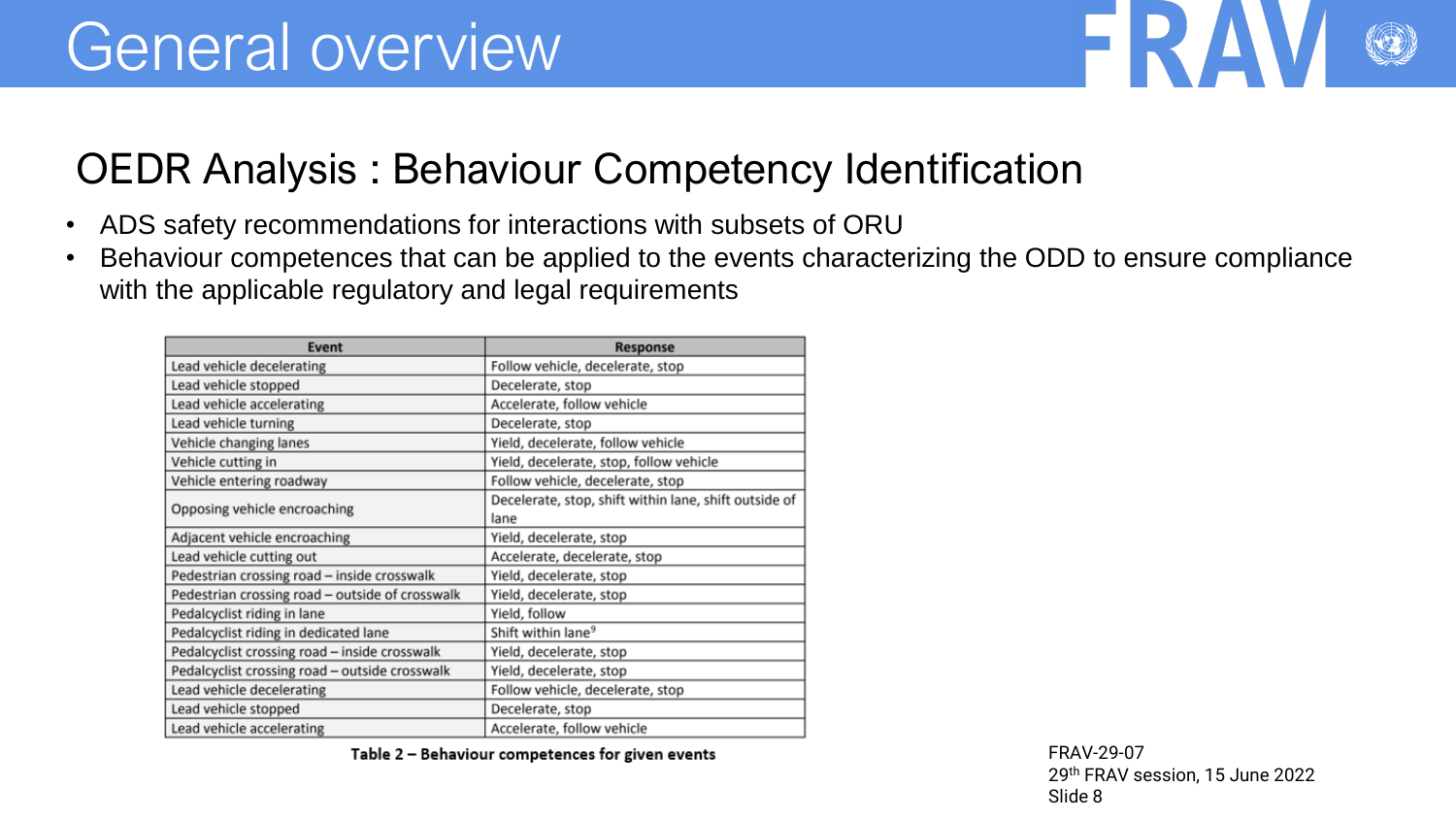

#### Safety Models

- Propose multiple modeling methodologies. (safety envelopes, scenario-based, driver modeling, technology state-of-the-art, etc.)
- Compare ADS performance against benchmarks for expected behavior (e.g., ADS performance vs model performance)
- Address collision-avoidance/crash-mitigation boundaries

#### Verifiable Criteria

- Global requirements with verifiable criteria established via an ODD-based approach
- DDT performance requirements will not be prescriptive
- Approach allows for local constraints and parameters
- Performance acceptable if satisfies model expectation
- Example for Lane-Keeping in [FRAV-25-11](https://wiki.unece.org/download/attachments/155975884/FRAV-25-11.xlsx?api=v2)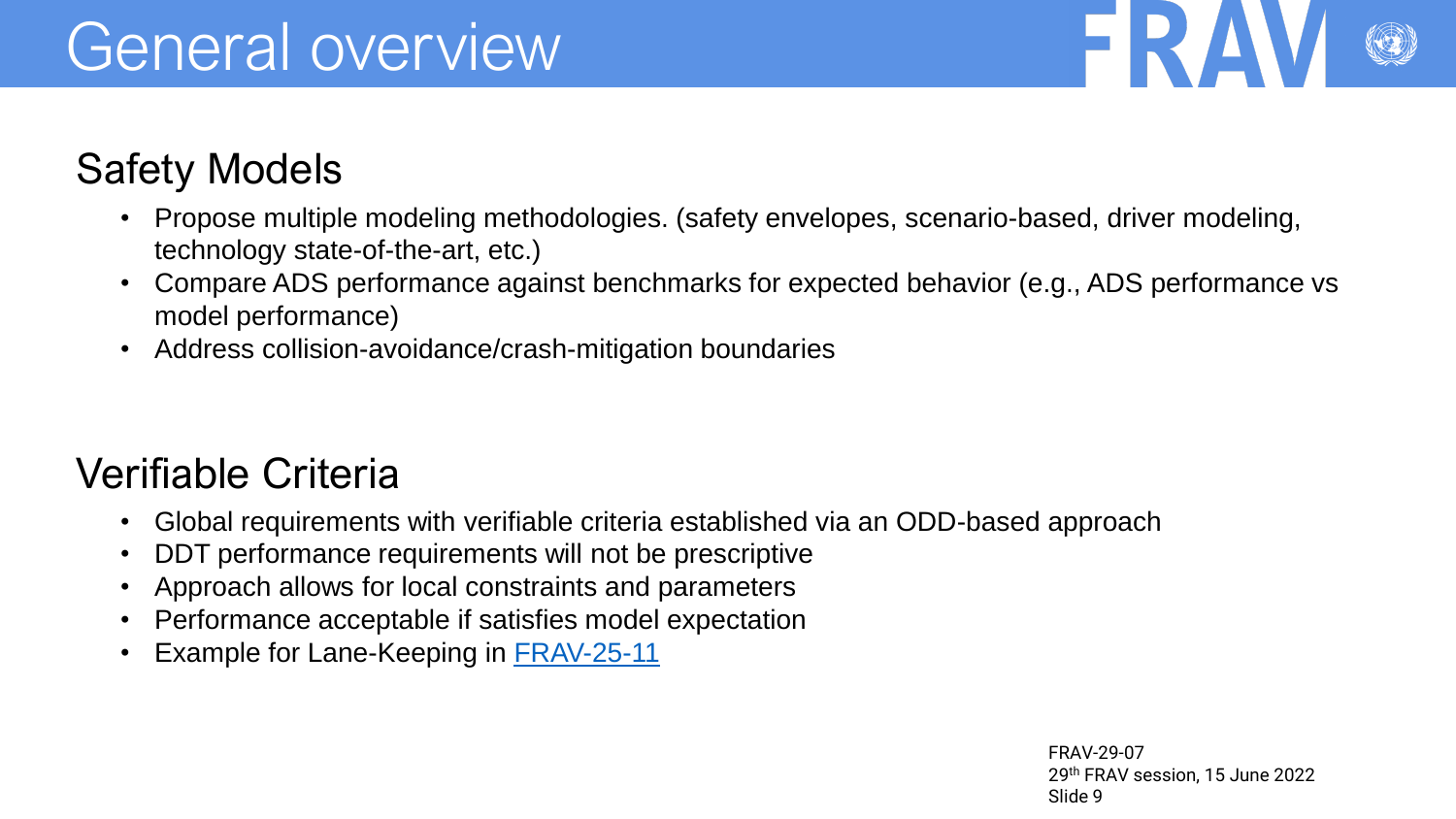# **Summary**



#### Proposal

- Need to streamline the process and improve efficiency
- Merge similar workstreams to focus on deliverables
	- Safety Models + ORU workstream + (SG1 Scenario Generation?)
	- All covered by the ODD-framework approach
- Other workstream working in parallel (User Role, EDR/DSSAD, …)
- Ensure verifiable criteria deliverables by June 2023
- FRAV+VMAD editorial merging into a single document post June 2023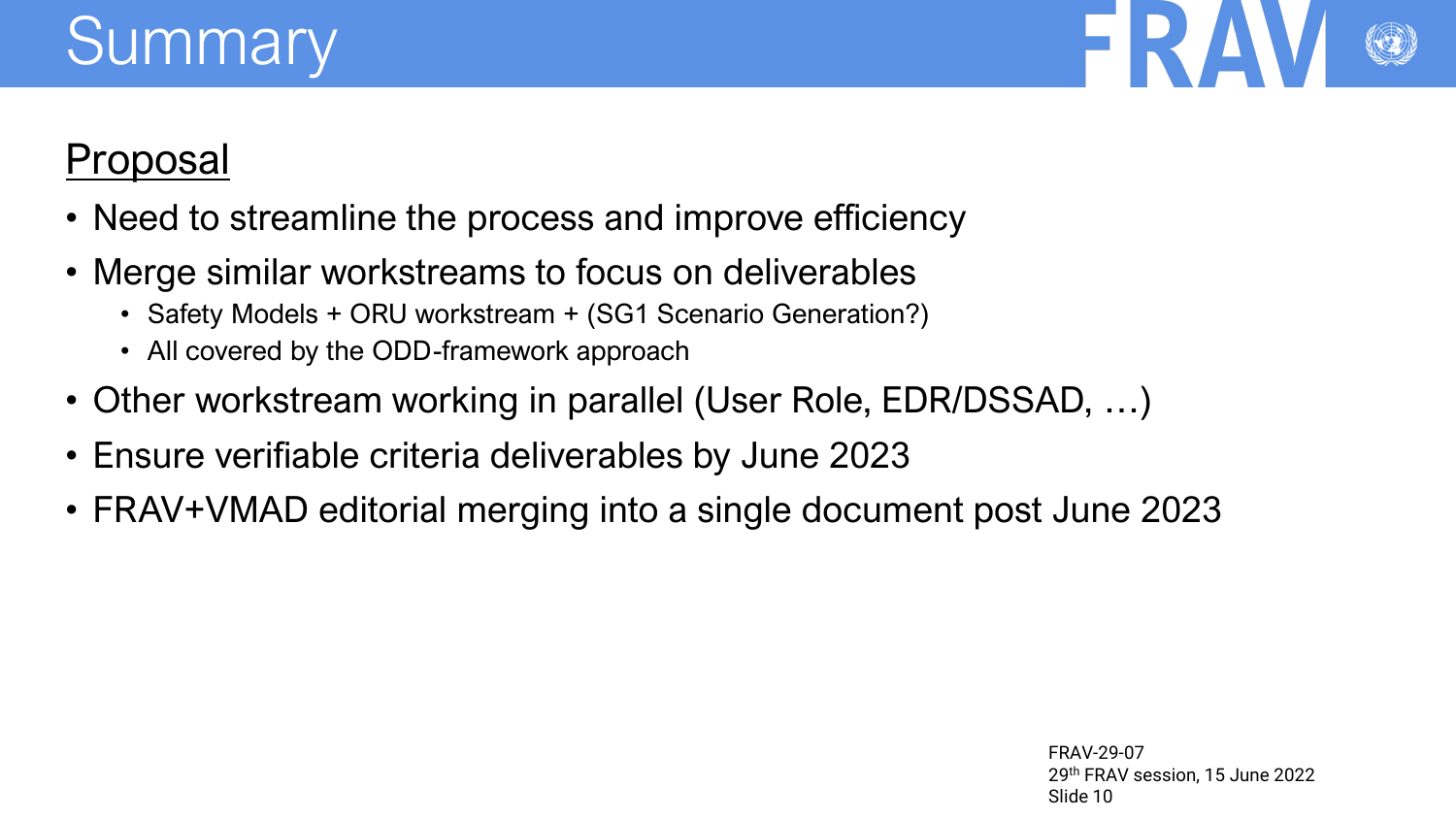### Back-up

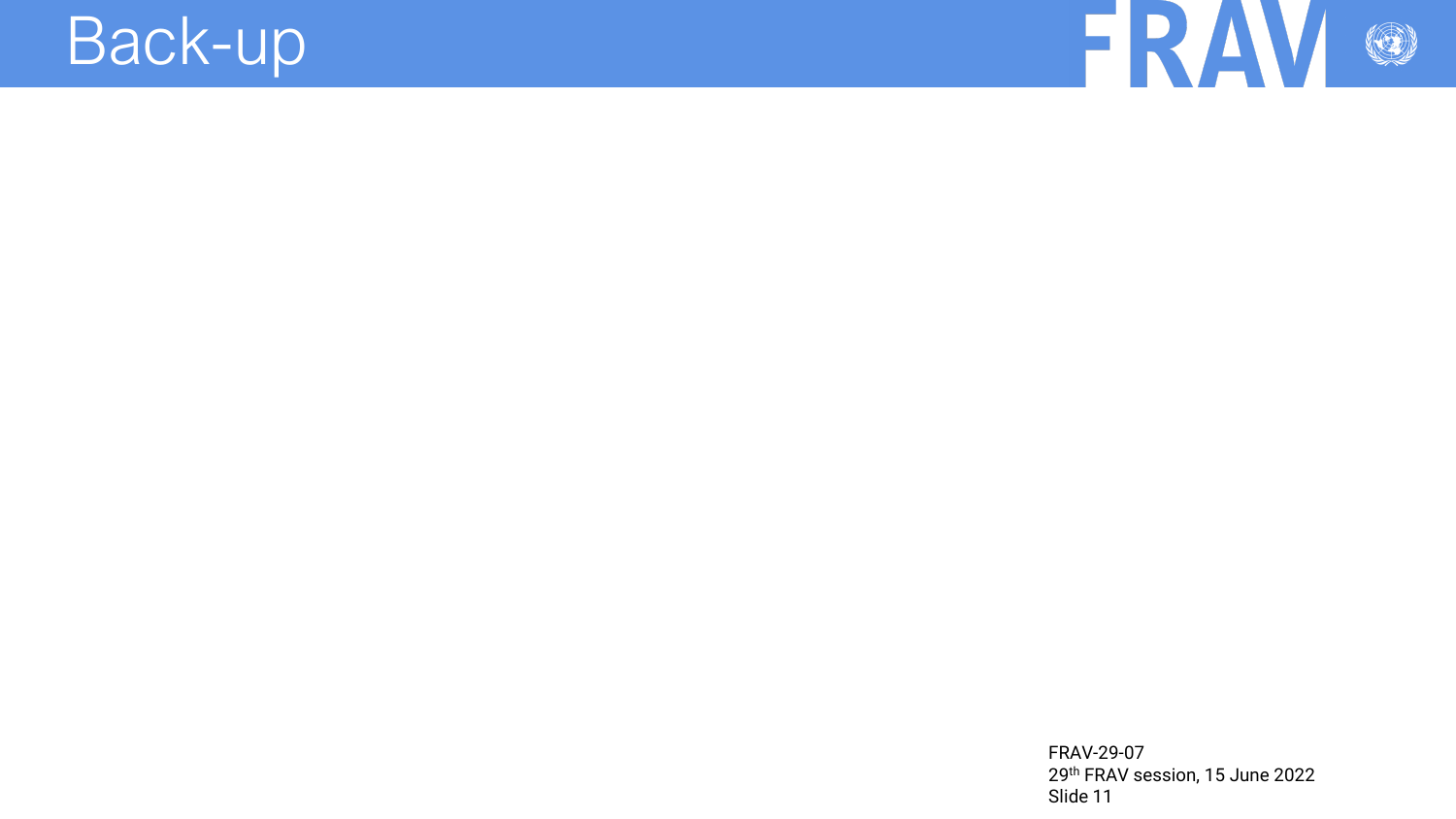# Safety models for DDT

- 
- Challenge of local variables and assumptions.
	- Local operating conditions cannot be harmonized: Traffic laws, signs, signals, markings, languages, driver education and behaviors, etc.
	- Safe driving depends upon adaptation to local conditions and assumptions.
- Verifiable metrics can be derived from the application of an ODDbased approach.
	- Allow application of local variables and assumptions
	- Propose multiple modeling methodologies. (safety envelopes, scenario-based, driver modeling, technology state-of-the-art, etc.)
	- Compare ADS performance against benchmarks for expected behavior (e.g., ADS performance vs model performance)
	- Address collision-avoidance/crash-mitigation boundaries.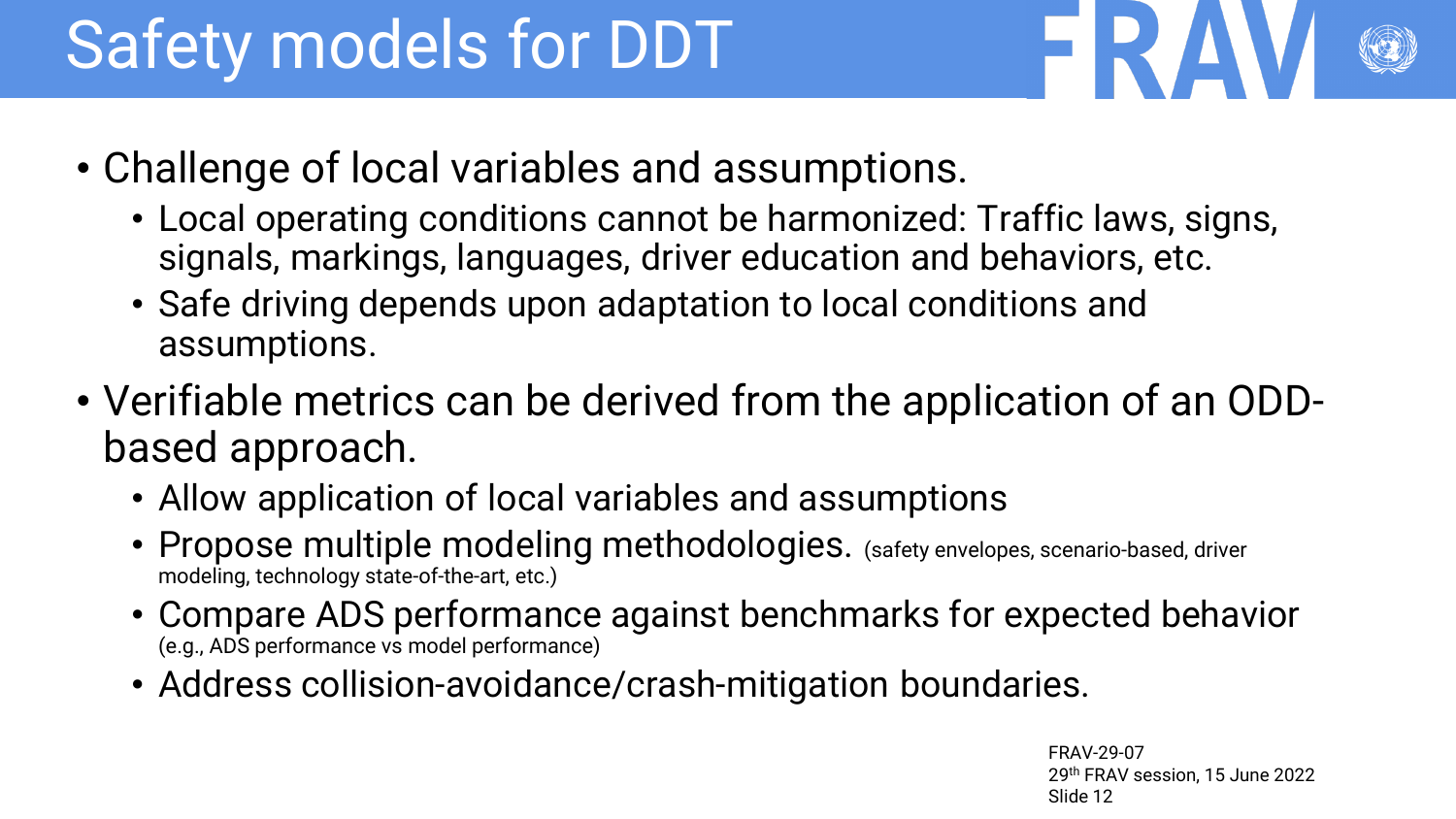# Safety models for DDT

- 
- Global requirements with verifiable criteria established via an ODDbased approach.
	- DDT performance requirements will not be prescriptive.
	- Approach allows for local constraints and parameters.
	- Performance acceptable if satisfies model expectation.
- FRAV analyzing various models.
	- Aim to propose various models that result in safe driving actions.
	- May result in multiple models that may be used to demonstrate performance.
	- Models can address nominal driving and collision avoidance/mitigation.
- Expectation to furnish global specifications with annexes providing methods for establishing verifiable criteria.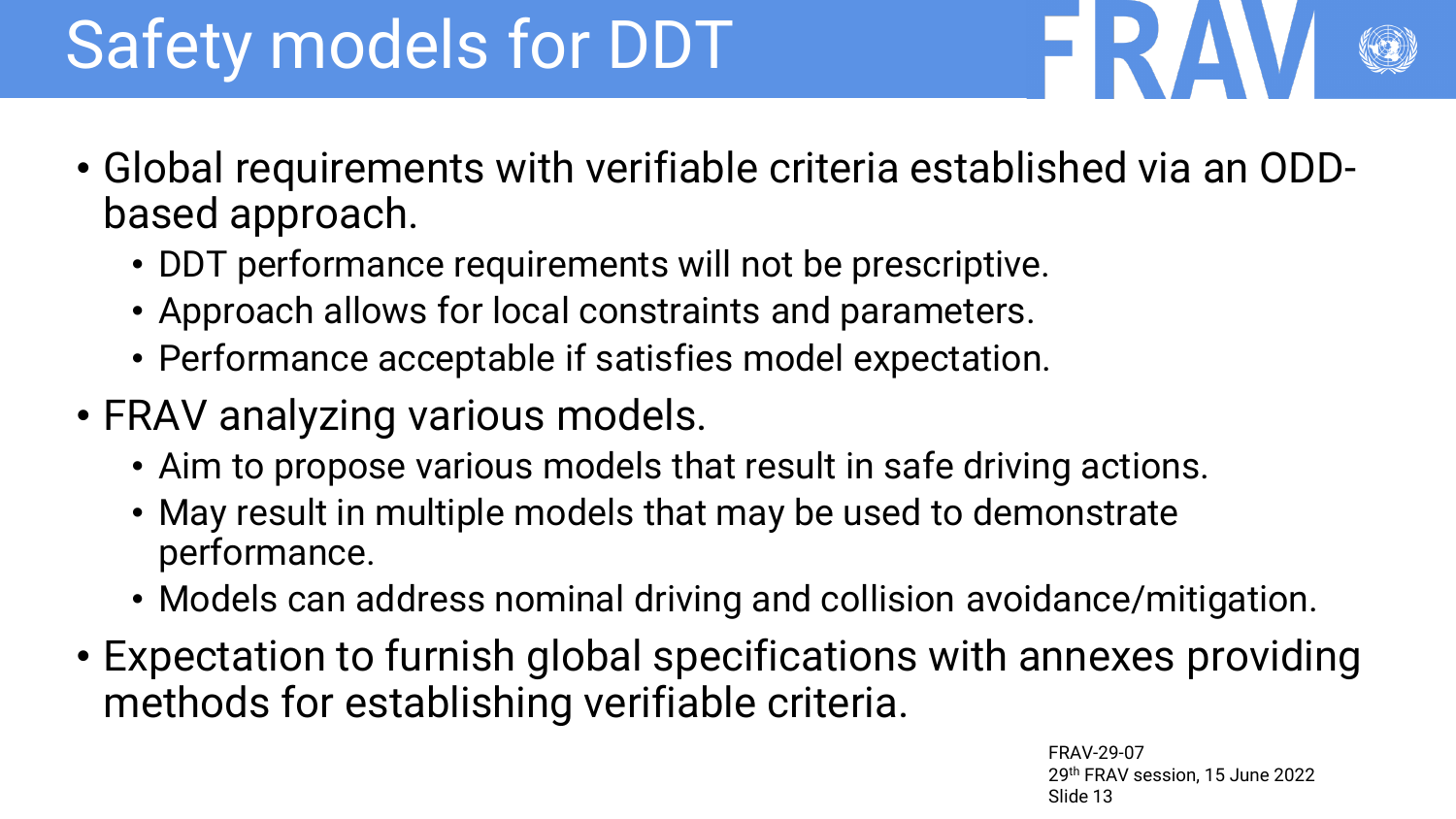### ORU properties-based approach

- Objects and other road users (ORU) have attributes detectable by an ADS.
	- These attributes enable differentiation.
- OEDR involves detection, recognition, and classification.
	- At the most basic level, an ADS must detect safety-relevant objects in and around the roadway.
	- Subsets of objects must be recognized to enable correct ADS evaluations and responses (e.g., car, truck, bus, motorcycle, cyclist, pedestrian, animal).
	- In some cases, subsets may need to be further classified (e.g., police car, fire truck, road worker).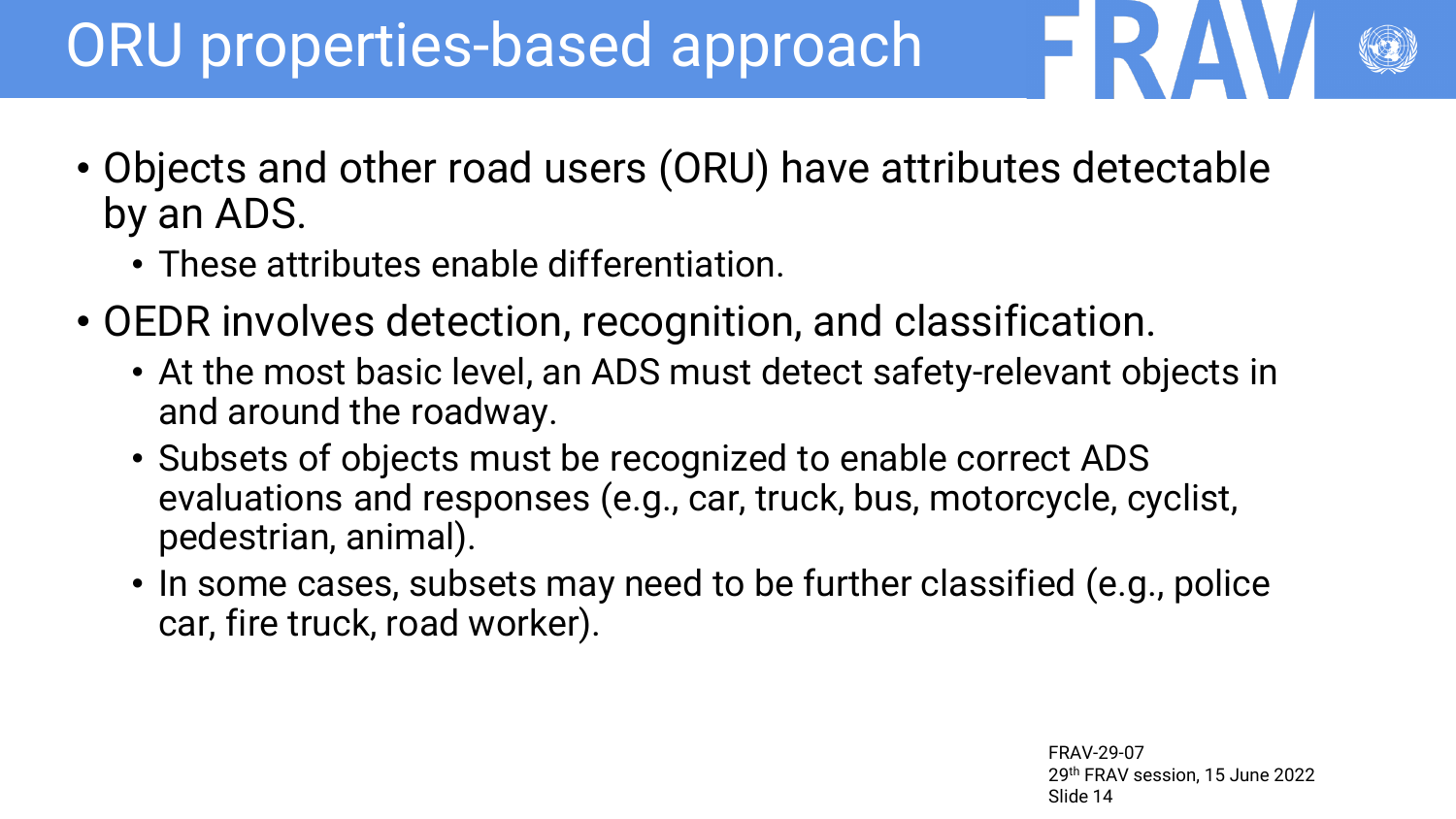### ORU properties-based approach

- 
- The properties-based approach aims to address ORU safety by ensuring that ADS will respond appropriately to roadway objects.
	- Detect the attributes that enable differentiation.
	- Recognize and classify objects in accordance with differences in the safety needs and ADS responses.
- This approach relates to issues surrounding ADS communications or signaling in ORU interactions.
	- Some, but not all, ORU may need information from the ADS.
	- For example, law enforcement may need to know if an ADS is operating a vehicle. However, this information could adversely impact ORU behaviors (e.g., increase in higher-risk behaviors based on predictability of ADS responses).